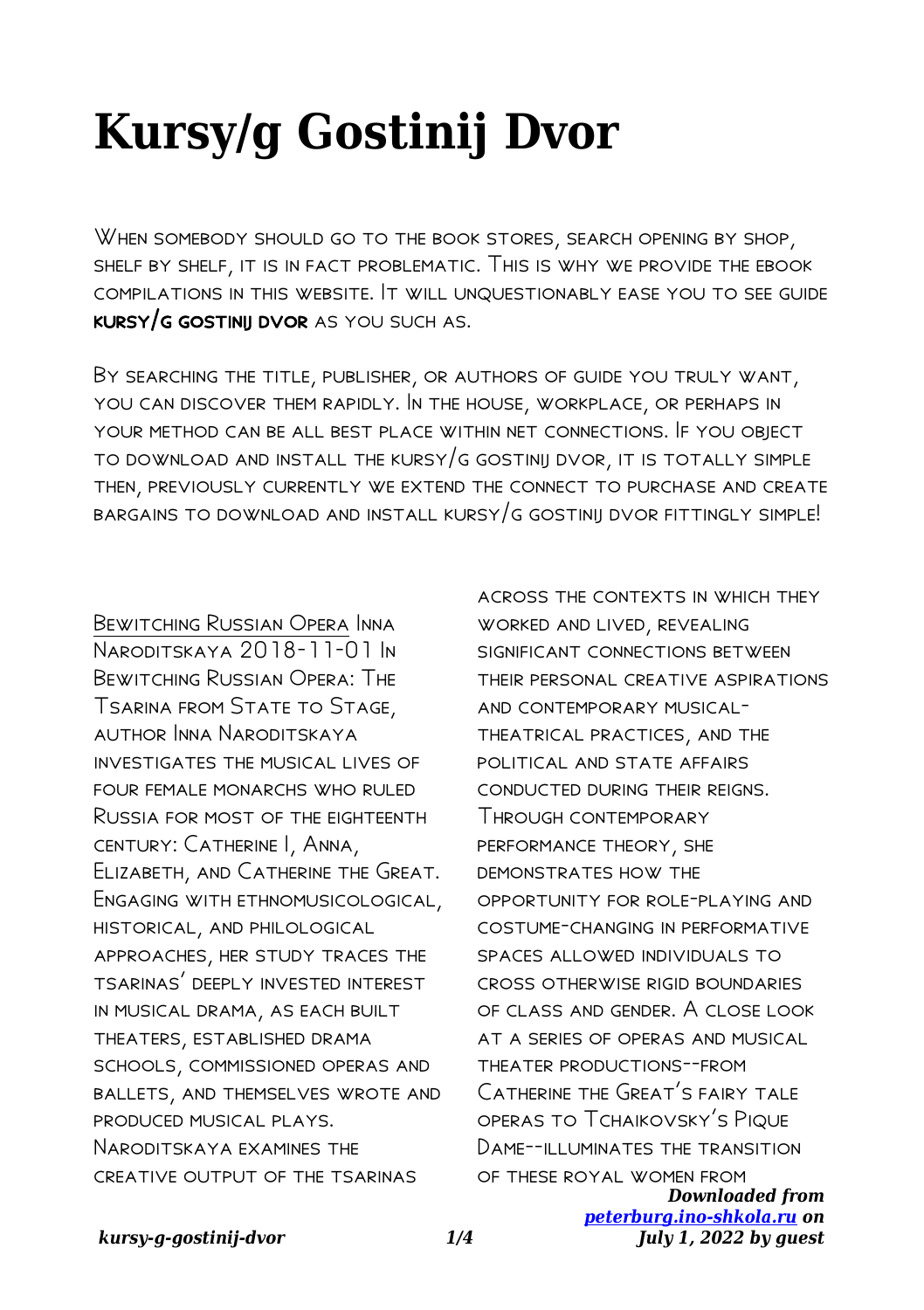powerful political and cultural figures during their own reigns, to a marginalized and unreal Other under the patriarchal dominance of the subsequent period. These tsarinas successfully fostered the concept of a modern nation and collective national identity, only to then have their power and influence undone in Russian cultural consciousness through the fairy-tales operas of the 19th century that positioned tsarinas as "magical" and dangerous figures rightfully displaced and conquered--by triumphant heroes on the stage, and by the new patriarchal rulers in the state. Ultimately, this book demonstrates that the theater served as an experimental space for these imperial women, in which they rehearsed, probed, and formulated gender and class roles, and performed on the musical stage political ambitions and international conquests which they would later enact on the WORLD STAGE ITSELF. PETER THE GREAT KAZIMIERZ

Waliszewski 1898 Both a history of a turning point in the development of Russia, & a biography of its principal ARCHITECT. Monthly List of Russian Accessions Library of Congress. Processing Department 1953-04 The Principal Navigations, Voyages, Traffiques and

Discoveries of the English Nation (Complete) Richard Hakluyt 1926 AMAZING SERBIA DRAGAN BOSNIP 2011

## Eighteenth-Century Russian Music

of Ukrainian and WEST From **Province** *[peterburg.ino-shkola.ru](http://peterburg.ino-shkola.ru) on* Marina Ritzarev 2017-07-05 Little is known outside of Russia about the nation's musical heritage prior to the nineteenth century. Western scholarship has tended to view the history of Russian music as not beginning until the end of the eighteenth century. Marina Ritzarev's work shows this interpretation to be misguided. Starting from an examination of the rich legacy of Russian music up to 1700, she explores the development of music over the course of the eighteenth century, a period of especially intense Westernization and SECULARIZATION. THE BOOK FOCUSES on what is characteristic and crucial to Russian music during this period, rather than seeking to provide a comprehensive survey. The musical culture of the time is discussed against the rich background of social, political and cultural life, tying together many of the phenomena that used to be viewed separately. The book highlights the importance of previously marginalized sectors serf culture, choral sacred culture, the contribution of foreign musicians, the significant influence of Freemasonry, the role

*kursy-g-gostinij-dvor 2/4*

*July 1, 2022 by guest*